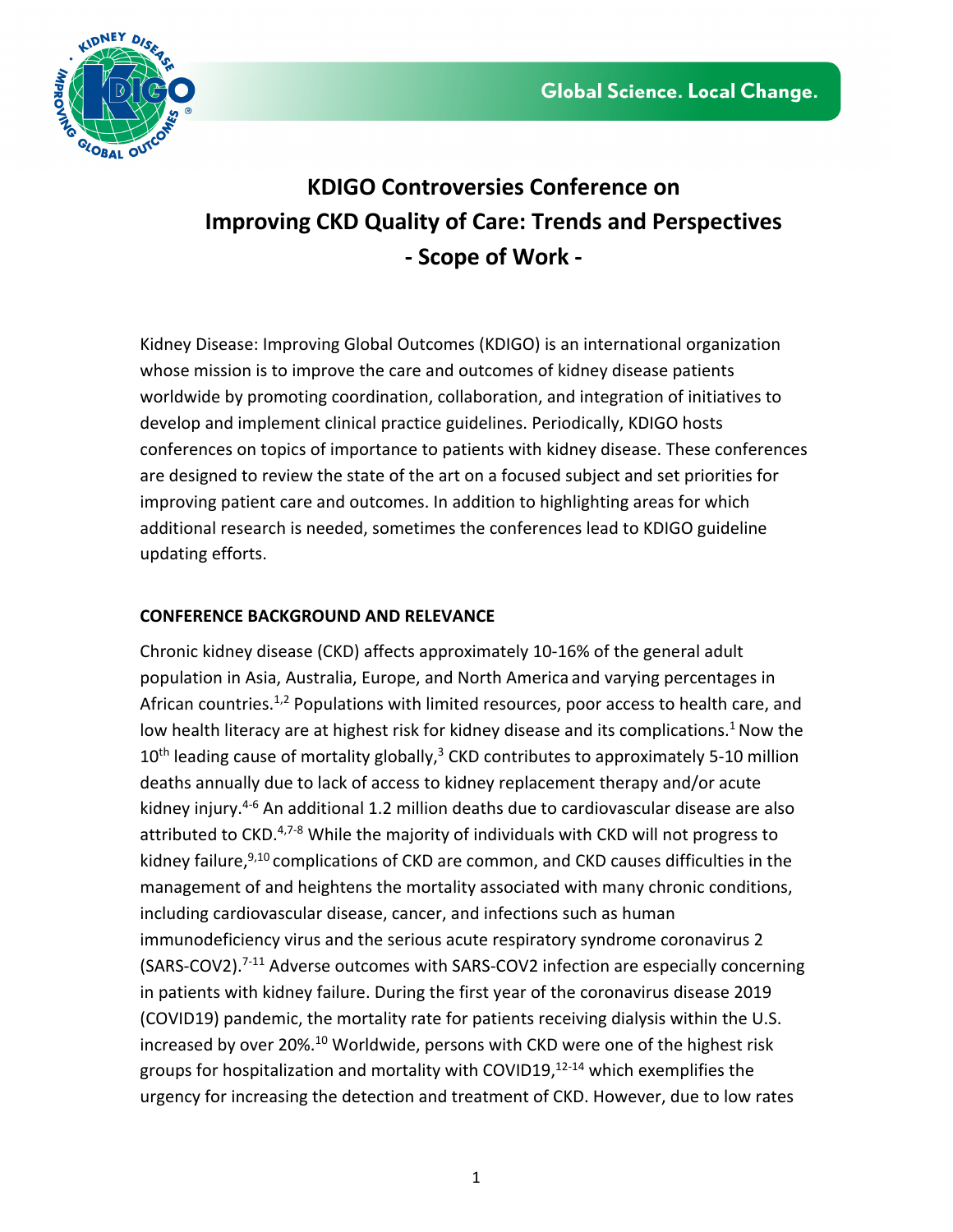

of screening in high-risk populations combined with lack of patient symptoms, most kidney disease remains undiagnosed and untreated until later stages, when interventions are less effective.<sup>4,15, 16</sup>

The very first guideline for CKD published by the Kidney Disease Outcomes Quality Initiative outlined the importance of identifying and staging CKD and emphasized the need to improve CKD diagnosis with use of estimating equations that are not dependent on serum creatinine alone.<sup>17</sup> In 2009, KDIGO sponsored a controversies conference and conducted a large meta-analysis of 45 cohorts that included over 1.5 million adults to examine the association of estimated GFR and albuminuria with kidney outcomes and mortality.<sup>18</sup> This conference confirmed the existing definition of CKD but led to modifying CKD classification by adding the urine albumin-to-creatinine ratio (UACR) levels to each stage and subdividing CKD stage 3 into two stages, thus creating the KDIGO "heat map." The 2012 KDIGO CKD Guideline<sup>19</sup> then promoted the use of the KDIGO CKD heat map and a classification of CKD based on the dimensions of GFR, albuminuria, and clinical diagnosis to determine patient status and prognosis. The 2012 KDIGO Guideline also encouraged use of the best GFR estimating equation validated in the population of interest. In addition, rapid CKD progression was defined as a sustained decline in GFR of greater than 5 ml/min/1.73  $m^2$ , and the guideline provided guidance for managing CKD progression and its complications. Patient safety and timing of nephrology referral were also discussed.

In the ten years since the last KDIGO CKD Guideline was published, tremendous increases in both knowledge and tools for CKD identification and management have facilitated the expansion of CKD care and its precision and quality. New drugs, such as the sodium glucose co-transporter 2 inhibitors, have shown effectiveness in delaying or even preventing kidney failure and cardiovascular disease events in high-risk patients. Unfortunately, due to cost, these drugs are not available to all who may benefit, and CKD continues to be poorly recognized, even within high-risk populations. Research has led to the identification of new biomarkers that may add precision to kidney disease diagnosis, but uncertainty continues regarding how to implement these biomarkers into clinical practice for the staging and prognostication of CKD and the potential gains for patients with their use. Novel imaging methods could potentially alleviate the need for kidney biopsy, and artificial intelligence and learning health systems have emerged as new ways to identify patients at high risk for kidney disease and its complications and facilitate implementation of interventions in a timely fashion. Novel technologies have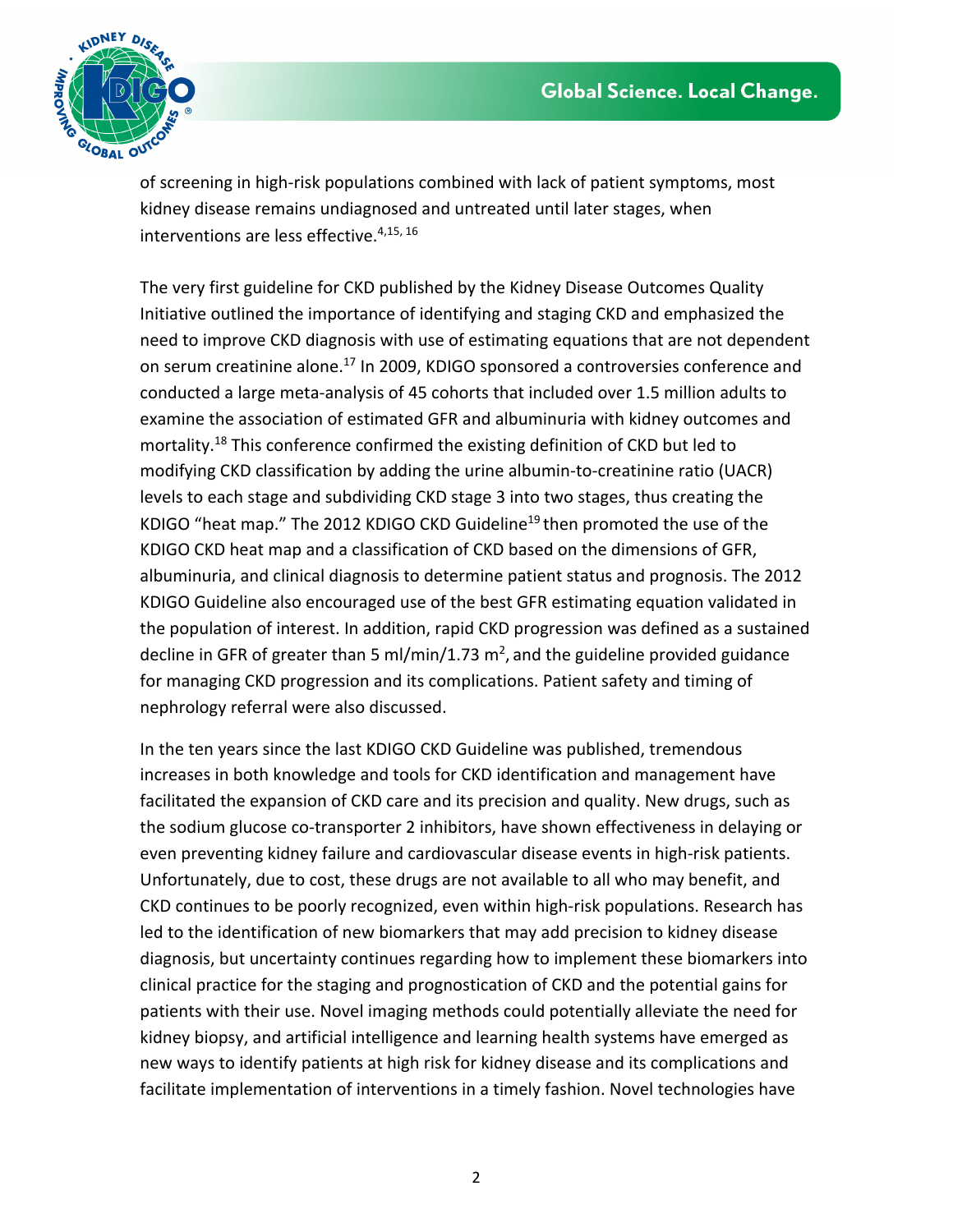

the potential to improve the identification of CKD etiologies in individual patients and assess dominant pathomechanisms. While innovation in nephrology care is exciting, the translation of such programs into clinical practice routines will require a paradigm shift in nephrology care and an ongoing discussion of the potential implications to care delivery. The last ten years has also heightened the importance of the patient voice when identifying gaps in research and clinical strategies that will not only prevent CKD progression and its complications, but foremost improve the quality of life for an individual living with kidney disease.

# **CONFERENCE OVERVIEW**

This 2022 CKD Controversies Conference will examine and discuss best practices for improving the precision of CKD diagnosis and prognosis, managing the complications of CKD, enhancing the safety of care, and maximizing patient quality of life. Much attention has been centered on the role of GFR and albuminuria in CKD management, while there has been less emphasis on the cause of CKD. This forward-looking conference intends to revisit the importance of accurate CKD diagnosis as well as how current concepts about disease variability and treatment heterogeneity may improve prognostication and identification of proper treatments and enhance the quality of care. To determine best clinical practices and identify research needs, many questions related to the identification, staging, and clinical care of patients with CKD must be addressed. Novel methods for assessing the diagnosis and prognosis of CKD, such as use of novel imaging methods, utilization of urine as a liquid biopsy, and the potential of new biomarkers of kidney function and damage, will be considered. The conference will also emphasize the broad health impact of CKD with a number of CKD-associated complications beyond loss of kidney function and cardiovascular disease. Discussion will include best practices for assessing patient reported outcomes to maximize quality of life and for mitigating polypharmacy while maximizing patient safety.

Drs. Kai-Uwe Eckardt (Charité Berlin, Germany) and Holly Kramer (Loyola University Chicago, USA) will co-chair this conference. The format of the conference will involve topical plenary session presentations followed by focused discussion groups that will report back to the full group for consensus building. This highly interactive conference will invite key thought leaders and relevant stakeholders, including patients, who will comprehensively review the literature and current state of understanding in this area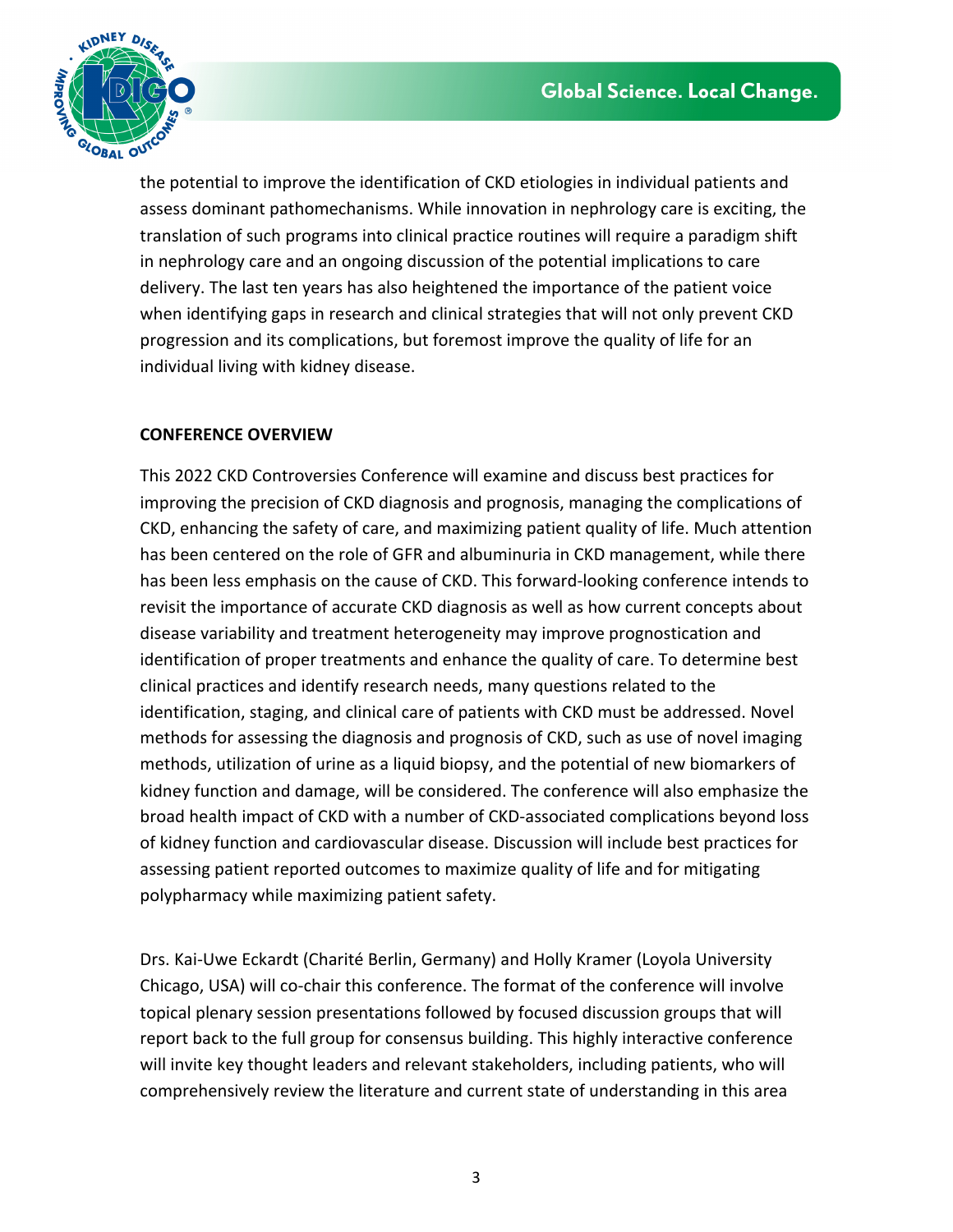

and address clinical issues as outlined in the **Appendix: Scope of Coverage**. The conference output will include publication of a position statement guiding CKD management and future research and will inform current efforts for updating the 2012 CKD guideline.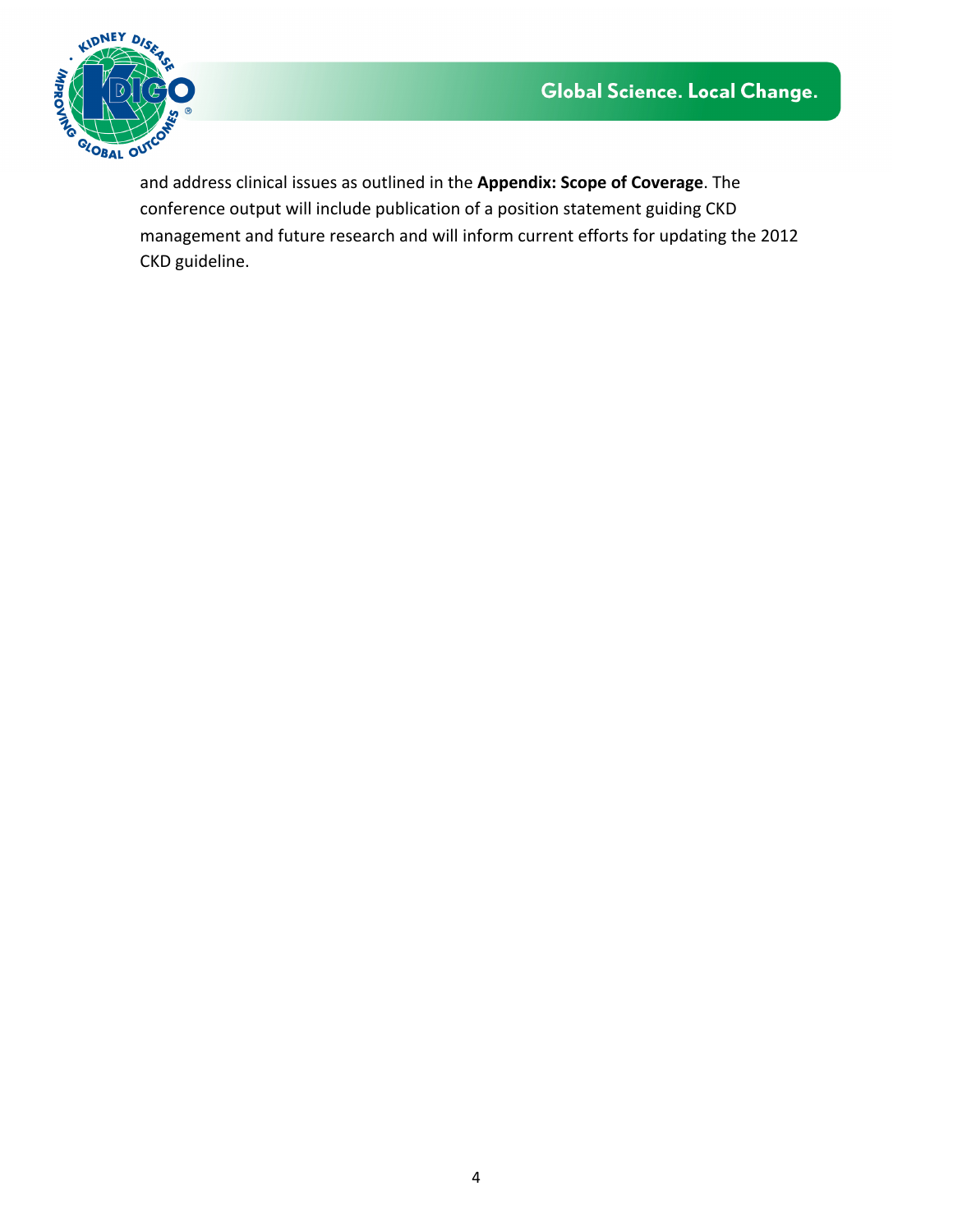

## **APPENDIX: SCOPE OF COVERAGE**

## **Breakout Session 1: Diagnosis and Prognosis**

### **Group 1: Measures of Glomerular and Tubular Function**

- 1. What factors should be considered when choosing between GFR estimating equations? What factors should be considered when selecting a marker for estimating GFR, e.g., serum creatinine versus cystatin?
- 2. What factors should be considered when assessing how frequently to measure albuminuria in clinical practice?
- 3. What factors should be considered when deciding whether to order measures of tubular function in clinical practice and/or when choosing between available markers?

### **Group 2: Diagnosis and Classification**

- 1. Should GFR and/or albuminuria thresholds for diagnosis or staging of CKD be stratified according to patient characteristics other than age or sex?
- 2. How should patients be stratified according to parameters that are specific for the underlying kidney disease? How should changes in albuminuria be addressed?
- 3. How can risk prediction guide individualized clinical care and treatment planning?
	- a. Which endpoints should we focus on: time to dialysis, the number of years of dialysis, likelihood of access-related issues, or others?
	- b. How should we combine or weigh cardiovascular risks versus kidney related outcomes versus survival?
	- c. How can we best integrate risk prediction into patient communication?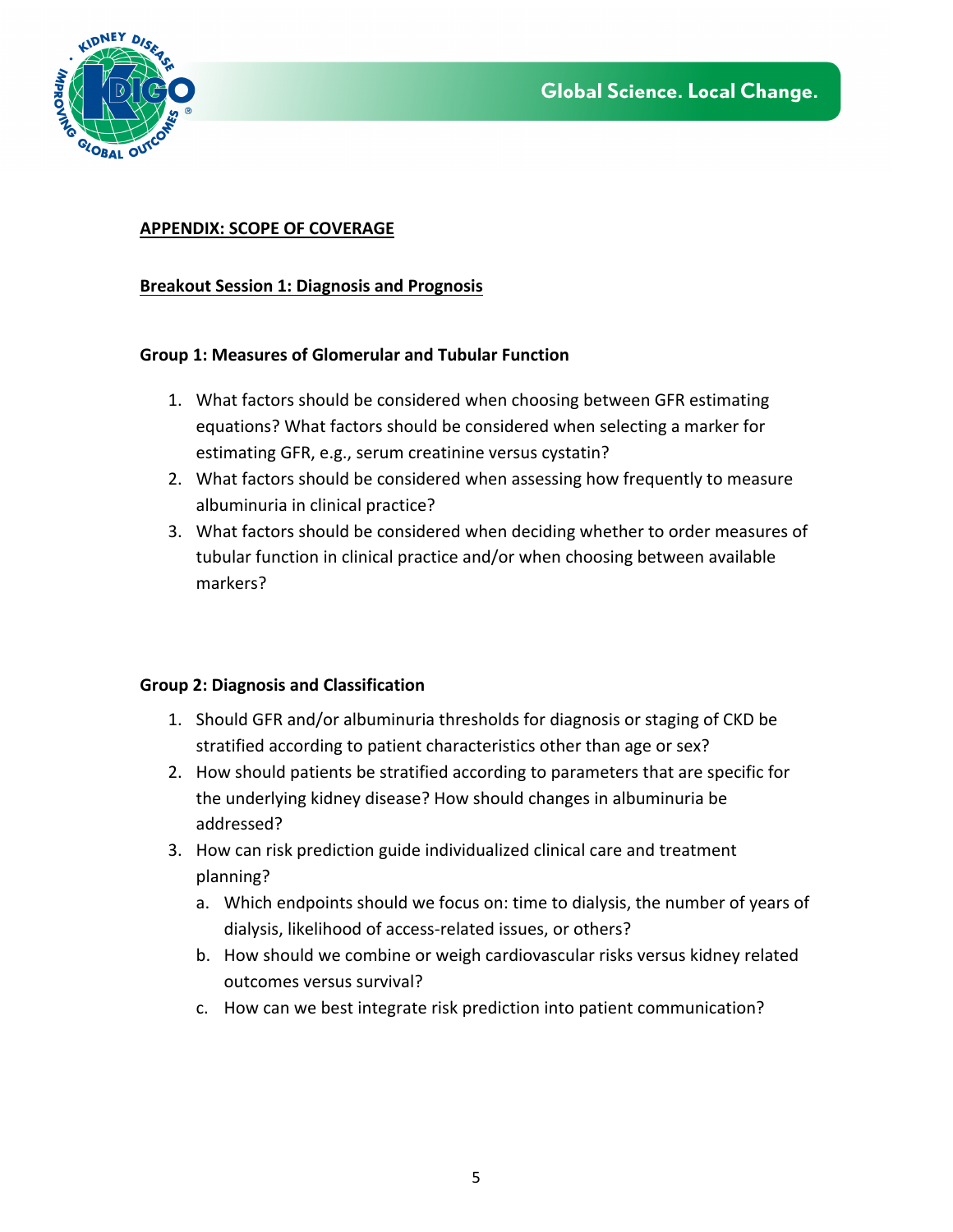

## **Group 3: Innovative Diagnostics**

- 1. What novel diagnostic tools can improve the quality of CKD diagnosis and monitoring?
- 2. Can innovative renal imaging procedures enhance the quality of clinical care delivered for CKD?
- 3. What additional information is needed to utilize innovative renal imaging procedures to enhance the quality of CKD care?
- 4. Can measures of inflammation, fibrosis and, vasculopathy enhance quality of CKD diagnosis and clinical decision making?
- 5. What is the perspective for the utilization of kidney biopsies in the future?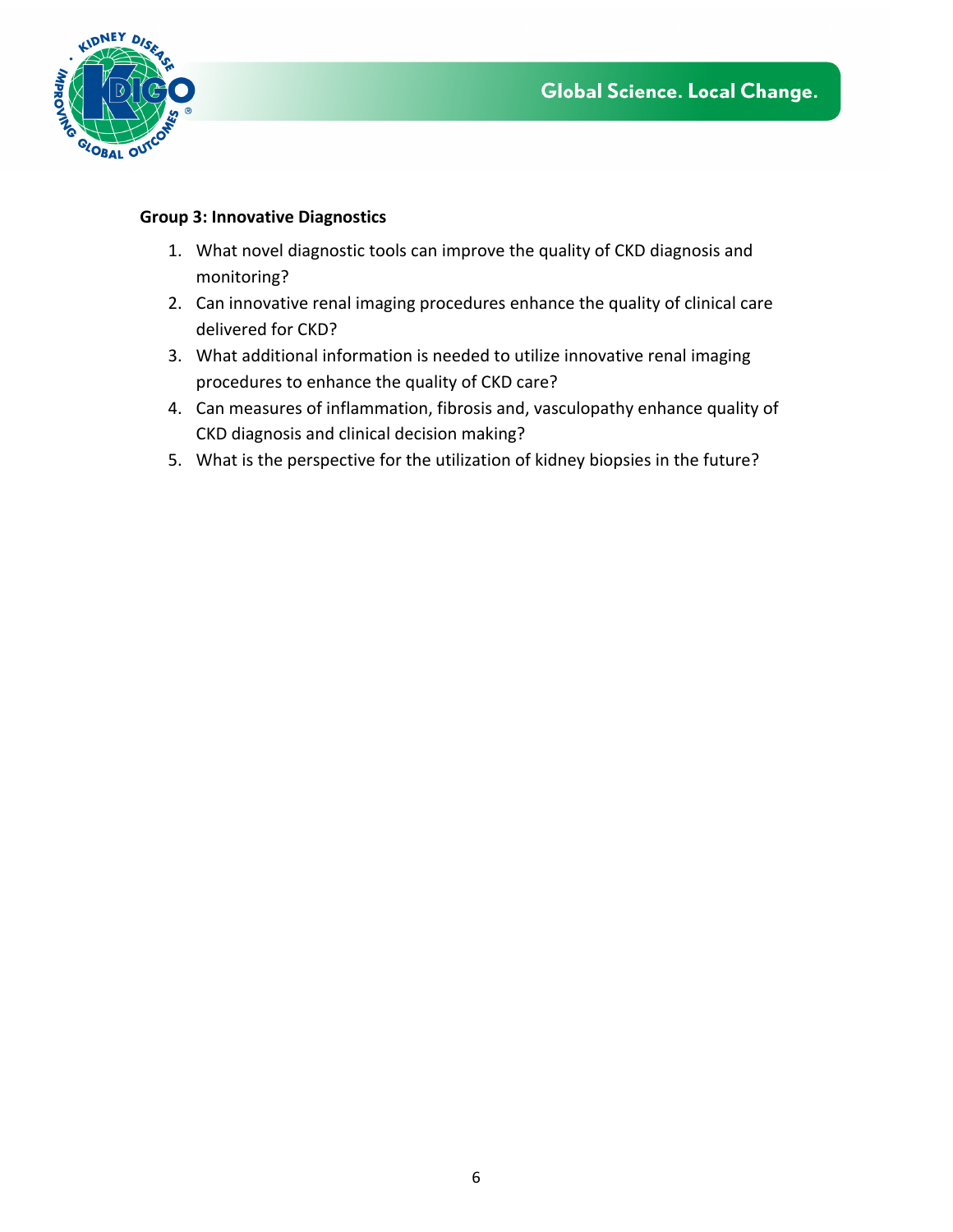



# **Breakout Session 2: Disease Modification and Complication Management**

#### **Group 1: Models of Care**

- 1. What is the optimal model of CKD care?
	- a. What is the best model of care for CKD patients within primary care practices?
	- b. What is the best model of care for CKD patients after nephrology referral?
	- c. How should (a) and (b) vary by severity of CKD, or the presence of complications?
- 2. Can routine measurement of patient reported outcome measures (PROMs) be used to improve care for patients with CKD?
	- a. What PROMs are important to patients? (e.g., fatigue, frailty, cognitive impairment, mood disorders, others?)
	- b. Which of these PROMs can be feasibly measured in clinical practice?
	- c. What is known and not known about how to improve these outcomes?
	- d. Given (a)-(c), which PROMs are attractive candidates for measurement in clinical practice, and what knowledge gaps remain before this could be recommended?

### **Group 2: Individualized Pharmacotherapy**

- 1. What information is needed to prioritize disease-modifying medications to maximize the quality of care?
- 2. Should drugs be combined if a positive benefit-to-risk ratio has been established individually but not in combination, and if so, for which patients?
- 3. What are the enablers and barriers for implementation of individualized pharmacotherapy in clinical practice to optimize quality of care in different resource settings?
- 4. What areas of research remain unanswered to address challenges to implementation of individualized pharmacotherapy across different resource settings?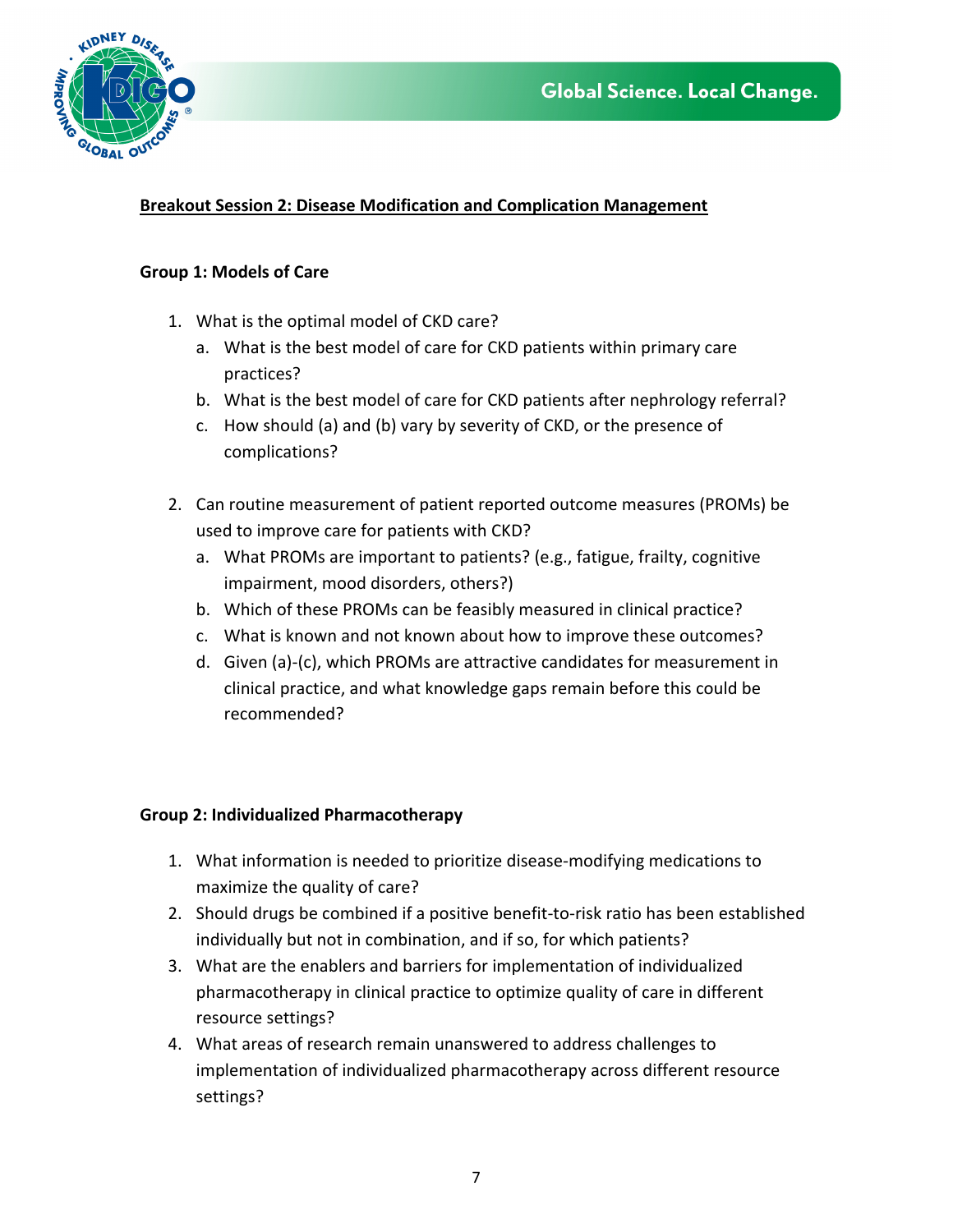

## **Group 3: Polypharmacy**

- 1. What is the impact of polypharmacy on CKD progression, cardiovascular outcomes, and patient-centered outcomes?
- 2. Is there evidence that reducing polypharmacy in patients with CKD can improve the quality of care delivered and/or patient outcomes?
- 3. What commonly used medications (or combination of medications) can be safely discontinued because they are known to have limited or no benefit or have been shown to cause harm in patients with CKD?
- 4. How does the prevalence and impact of polypharmacy differ by age, sex, or other patient characteristics?
- 5. What tools are needed for clinicians to safely address polypharmacy (including the practice of deprescribing)?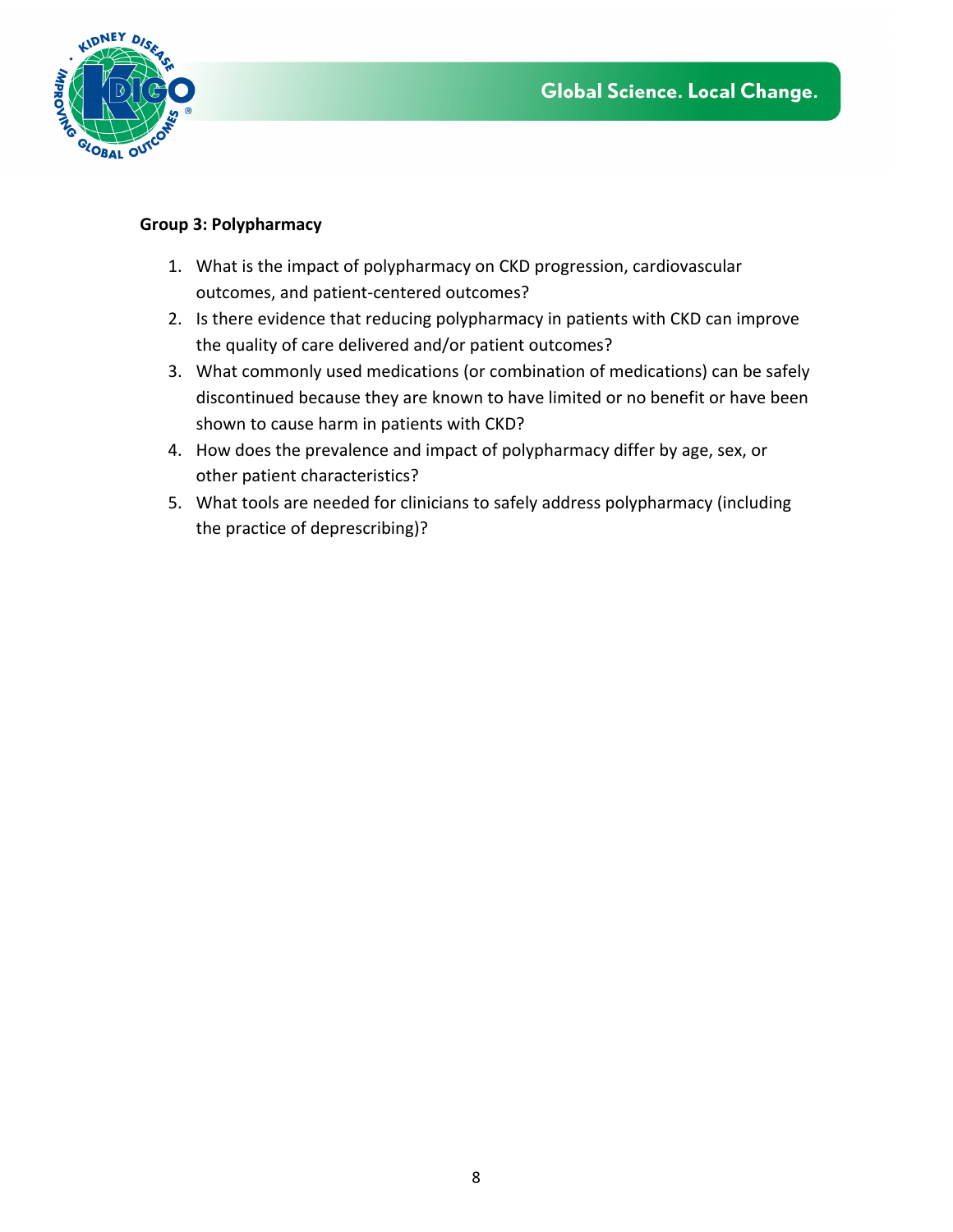



#### **References**

- 1. GBD Chronic Kidney Disease Collaboration. Global, regional, and national burden of chronic kidney disease, 1990-2017: a systematic analysis for the Global Burden of Disease. Study 2017. *Lancet*. 2020; 395:709-733.
- 2. George C, Stoker S, Okpechi I, Woodward M, Kengne A, and CKD-Africa Collaboration. The Chronic Kidney Disease in Africa (CKD-Africa) collaboration: lessons from a new pan-African network. *BMJ Glob Health.* 2021; 6: e006454.
- 3. World Health Organization. Top ten causes of death 2019 https://www.who.int/news-room/fact-sheets/detail/the-top-10-causes-of-death
- 4. Luyckx VA, Tonelli M, Staniferc JW. The global burden of kidney disease and the sustainable development goals. *Bull World Health Organ.* 2018; 96:414–422C.
- 5. Liyanage T, Ninomiya T, Jha V, et al. Worldwide access to treatment for endstage kidney disease: a systematic review. *Lancet*. 2015 May 16; 385:1975–1982.
- 6. Mehta RL, Cerdá J, Burdmann EA, et al. International Society of Nephrology's 0by25 initiative for acute kidney injury (zero preventable deaths by 2025): a human rights case for nephrology. *Lancet*. 2015; 385:2616–2643.
- 7. Kassebaum NJ, Arora M, Barber RM, et al.; GBD 2015 DALYs and HALE Collaborators. Global, regional, and national disability-adjusted life-years (DALYs) for 315 diseases and injuries and healthy life expectancy (HALE), 1990-2015: a systematic analysis for the Global Burden of Disease Study 2015. *Lancet*. 2016; 388:1603– 1658.
- 8. Wang H, Naghavi M, Allen C, et al.; GBD 2015 Mortality and Causes of Death Collaborators. Global, regional, and national life expectancy, all-cause mortality, and cause-specific mortality for 249 causes of death, 1980-2015: a systematic analysis for the Global Burden of Disease Study 2015. *Lancet*. 2016; 388:1459– 1544.
- 9. Thompson S, James M, Wiebe N, et al.; Alberta Kidney Disease Network. Cause of death in patients with reduced kidney function. *J Am Soc Nephrol*. 2015; 26:2504–2511.